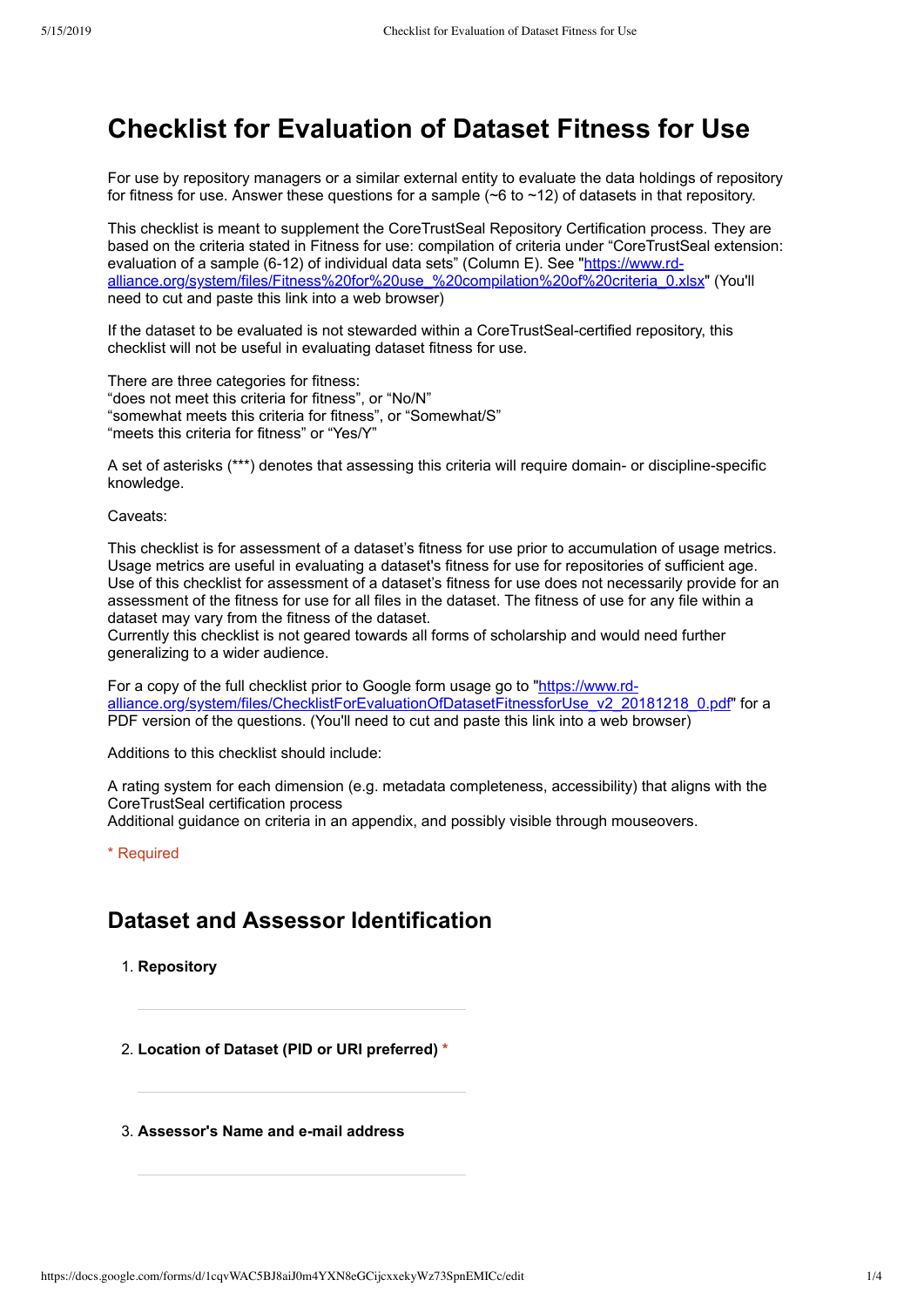4. **Originating Domain of Dataset (include subdomain if app**

# **Repository Certification**

5. **Dataset is located within a CoreTrustSealcertified repository \***

*Mark only one oval.*

|  | Yes |
|--|-----|
|  | N٥  |

6. **Dataset is located within a World Data System or Data Seal of Approval certified repository** (see https://www.coretrustseal.org/why-certification/certified-repositories/ for a list) \* *Mark only one oval.*

|  | Yes |
|--|-----|
|  | No  |

# **Curation**

7. **Repository representative stipulates that structure, harmonization, completeness, and correctness of the dataset comports with typical data curation activities conducted by this (CoreTrustSeal certified) repository**

*Mark only one oval.*

| Yes      |
|----------|
| Somewhat |
| No       |
|          |

8. *Mark only one oval.*

Option 1

### **Metadata Completeness**

#### 9. **Citation exists, including authorship, year, comprehensive title, persistent identifier (e.g. DOI)**

*Mark only one oval.*

| Yes      |
|----------|
| Somewhat |
| No       |

10. **\*\*\*Description of the dataset content adequate; this includes the following:**

*Check all that apply.*

|                                                                                                                       | Yes Somewhat | N∩ |
|-----------------------------------------------------------------------------------------------------------------------|--------------|----|
| An abstract                                                                                                           |              |    |
| A listing of measurement &<br>observation types, or<br>parameterizations & simulation<br>types including methods used |              |    |
| a description of size, structure,<br>and data format/MIME type                                                        |              |    |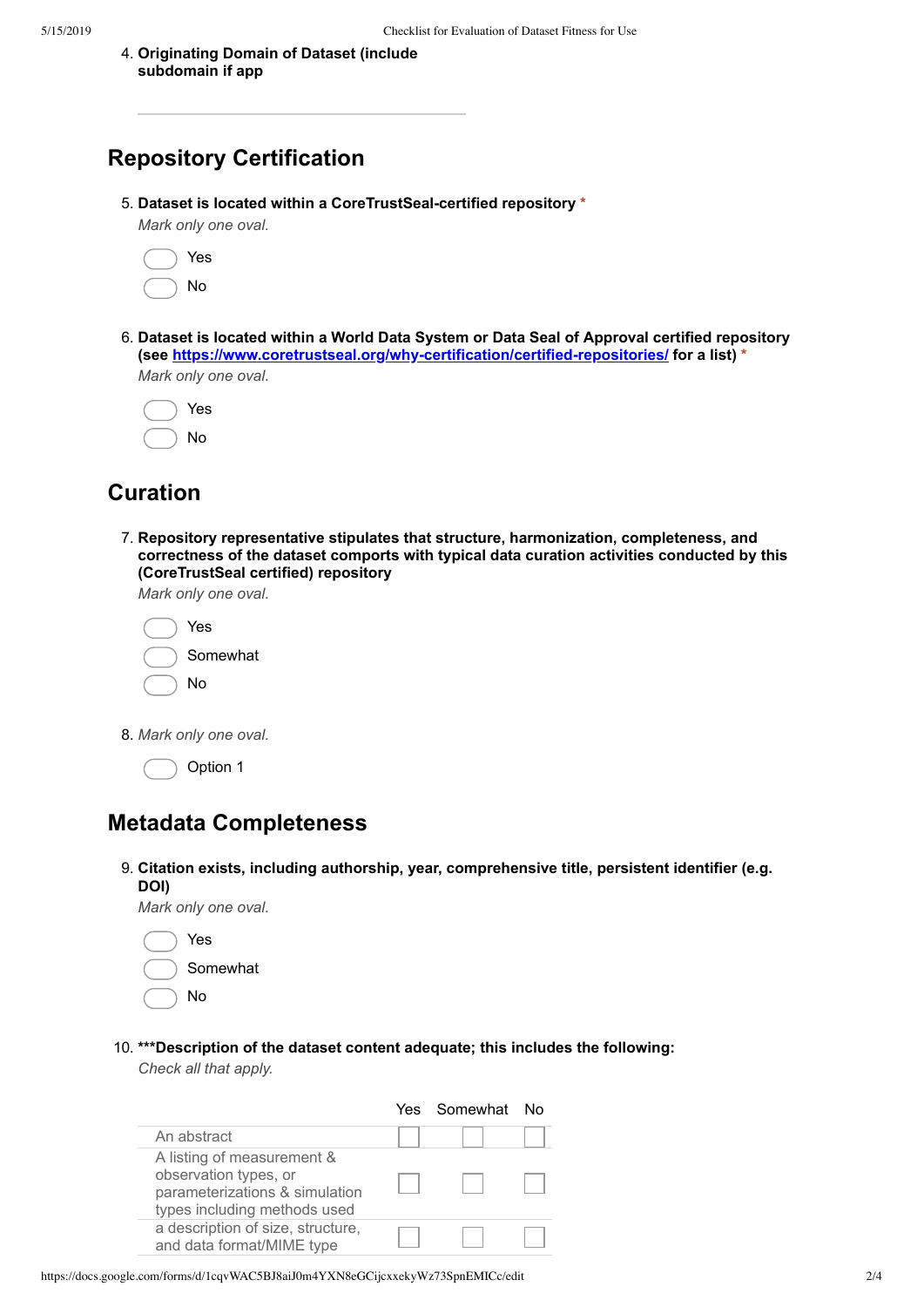|  |  |  |  |  | 11. Coverage (spatial, temporal, or other dimensions) adequate |  |
|--|--|--|--|--|----------------------------------------------------------------|--|
|--|--|--|--|--|----------------------------------------------------------------|--|

*Mark only one oval.*

| Yes      |
|----------|
| Somewhat |
| No       |

### 12. **Description of provenance, this includes:**

*Check all that apply.*

|                                                                                                                                                                             | Yes. | Somewhat | N٥ |
|-----------------------------------------------------------------------------------------------------------------------------------------------------------------------------|------|----------|----|
| authorship/contributorship (data<br>creators and sources, institutions<br>and laboratories involved in data<br>generation)                                                  |      |          |    |
| a description of data collection or<br>generation (sampling events, used<br>devices, processing steps,<br>QA/QC, experimental or model<br>setup including parameterization) |      |          |    |
| References to related work<br>(scholarly work using the data,<br>method papers, references to<br>preceding or related data<br>products)                                     |      |          |    |

13. **\*\*\*Additional metadata adequate to respective research domain (if applicable)**

*Mark only one oval.*

| Yes      |
|----------|
| Somewhat |
| No       |

- 14. **Terms of usage (licenses, other conditions of reuse, data protection, ethical issues)** *Mark only one oval.*
	- Yes Somewhat No

# **Accessibility**

15. **Persistent identification of the dataset and related work (related literature and data, authors, projects, terms)**

*Mark only one oval.*

Yes Somewhat No

# **Data completeness and correctness**